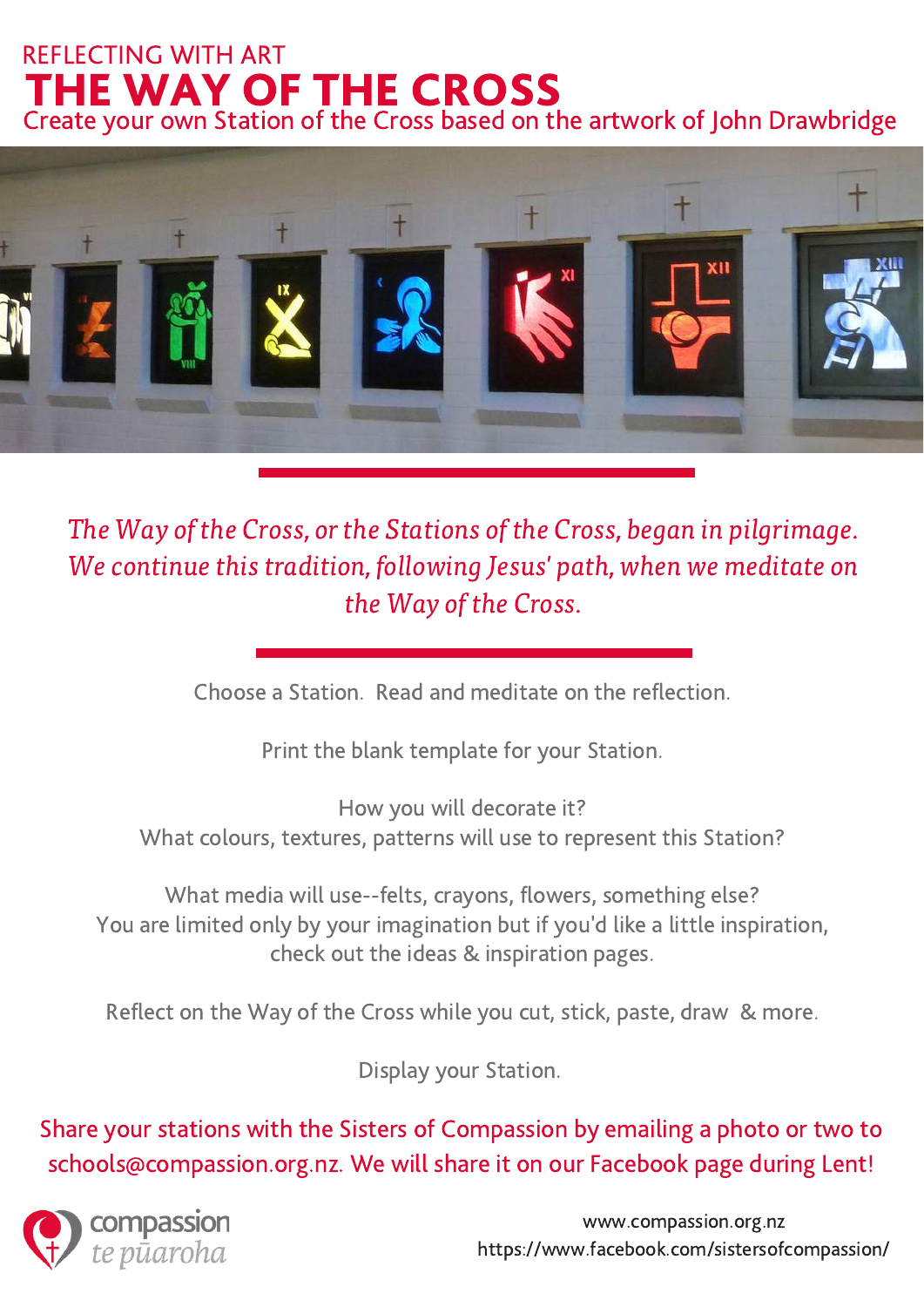



Melted Crayon in Wax Paper



Pressed Flowers in Wax Paper







Paint, Glue & Glitter **Paint on Paper** Paint on Paper on Plastic





Oil Pastels **Permanent Marker** on Foil





Tissue Paper Tissue Paper Coffee Filters



Fineliner on Paper

www.compassion.org.nz https://www.facebook.com/sistersofcompassion/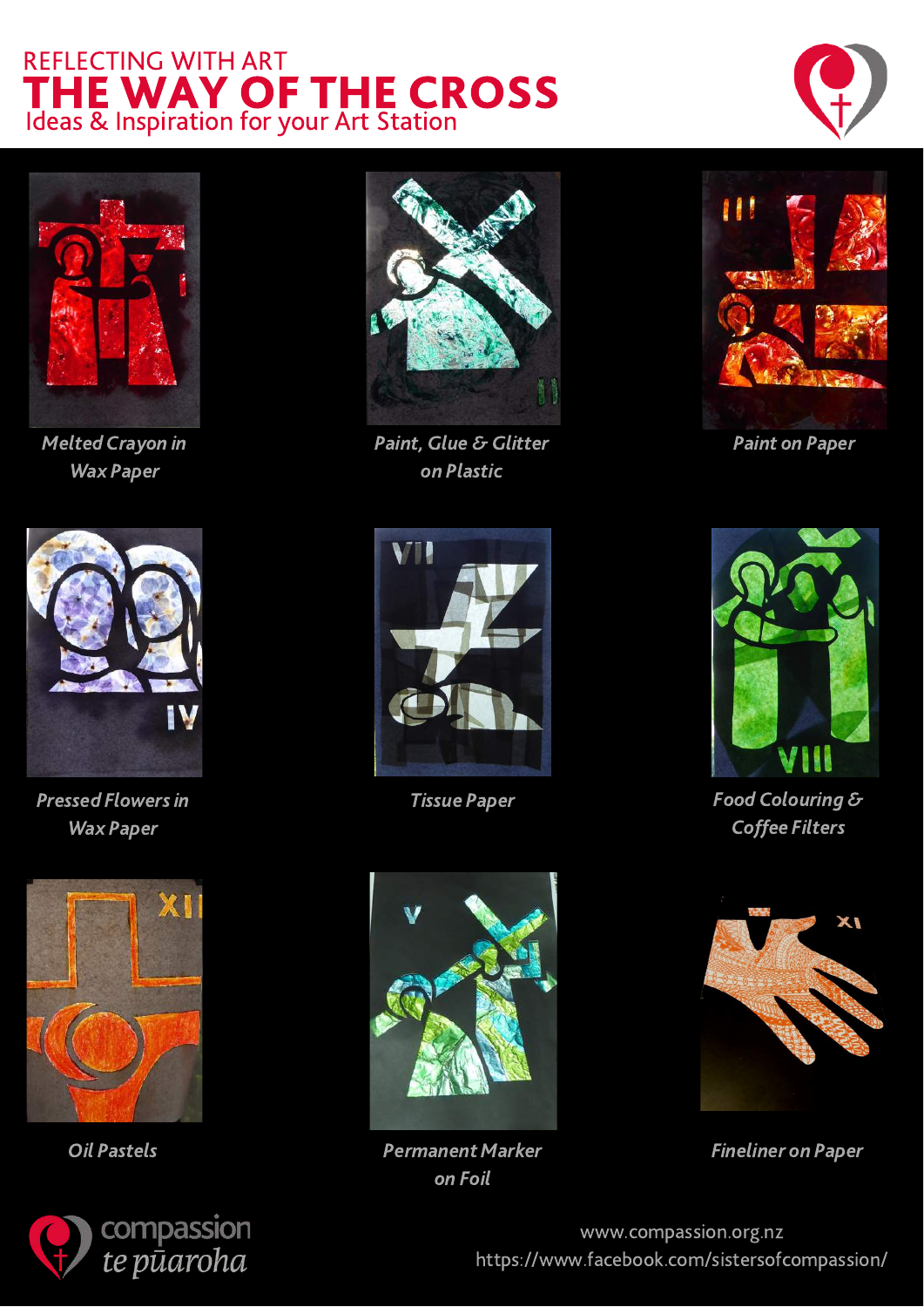### THE WAY OF THE CROSS REFLECTING WITH ART Preparing & Finishing your Art Station



The Stained Glass Layer



You can create a block of stained glass colour, the same size as the template- -this is the technique John Drawbridge used.



Or, place your template under or over your stained glass layer as a guide to colouring only the white space, or to creating the effect you want.



Preparing your Art Station

Print the template.

Carefully cut out the white space- unless you are using a no-cut technique.



If you have some white paper showing around the cut edges, place your template on a piece of scrap paper.

Use a black felt pen and carefully colour in any white paper which is showing.

## Finishing your Art Station



Cover the back of your template with glue stick, then carefully press it down onto your 'stained glass' layer.

Cut around the white margin on the template, through all layers.

Hang your art work up where light can shine through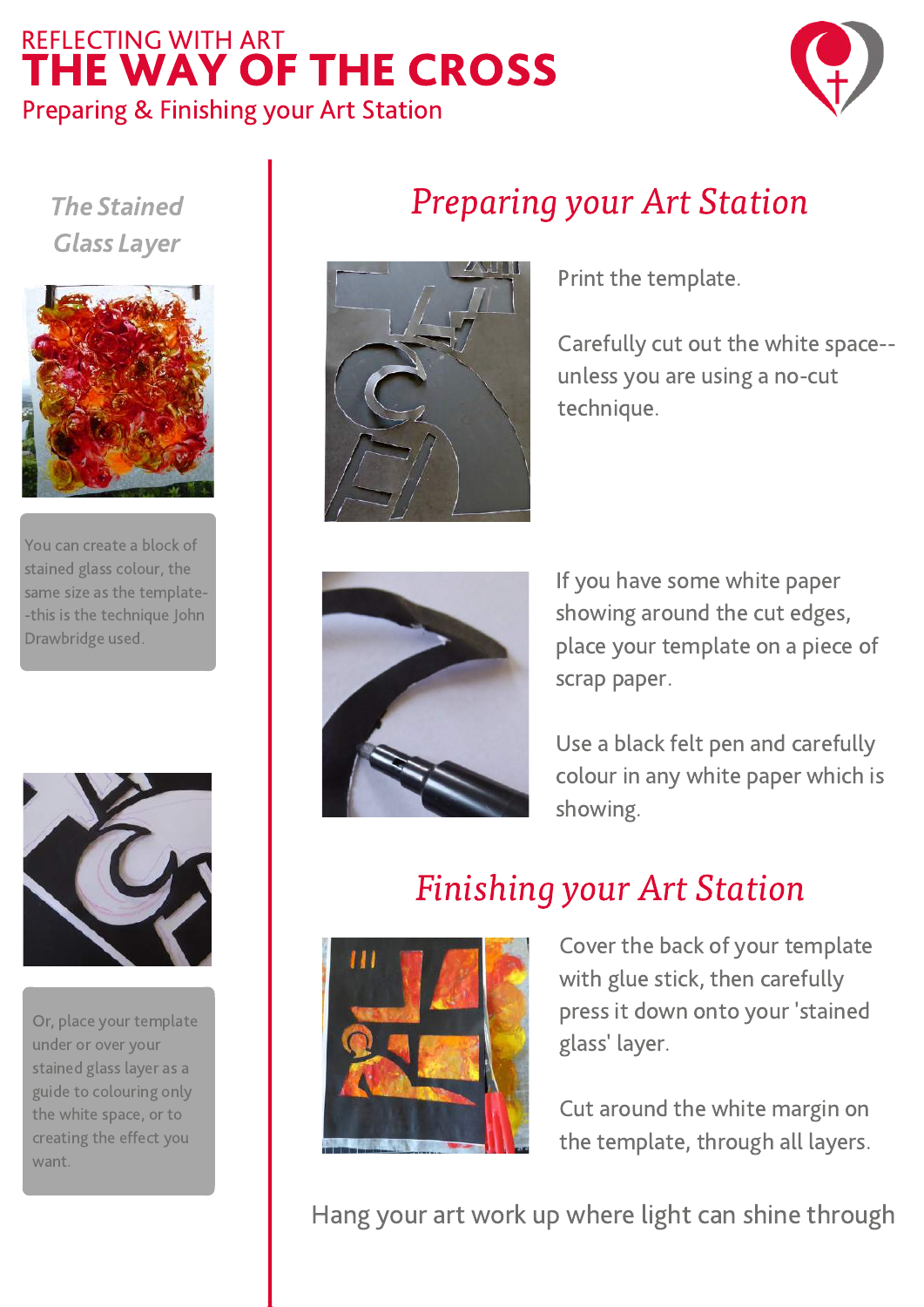



Melted Crayon in Wax Paper

Shave pieces of crayon with a safety vegetable peeler--be careful of your fingers!



Pressed Flowersin Wax Paper

Press flowers for about two weeks between absorbent paper, inside a heavy book.

In a hurry? You can iron fresh flowers in wax paper but they may discolour in the light.

## Ironed Wax Paper

Follow the instructions on 'Preparing & Finishing your Art Station' then create this stained glass layer.



Fold a piece of good quality wax paper in half with shiny sides together. Cut it slightly larger than your template.



Open out your paper and place it on top of your template.

Arrange your material-crayon, flowers, more-so that the white space is covered.



You may wish to cover the whole template area but leave a wide margin for sealing the layers together.



Carefully refold the wax paper and put it between paper towels.

 $\blacksquare$  Ask an adult to iron over the work with a dry iron on low heat. The heat from the iron will 'seal' the wax paper together.



You can achieve different effects depending on how thickly or thinly you cover the paper. Try using different colours or shades of colour.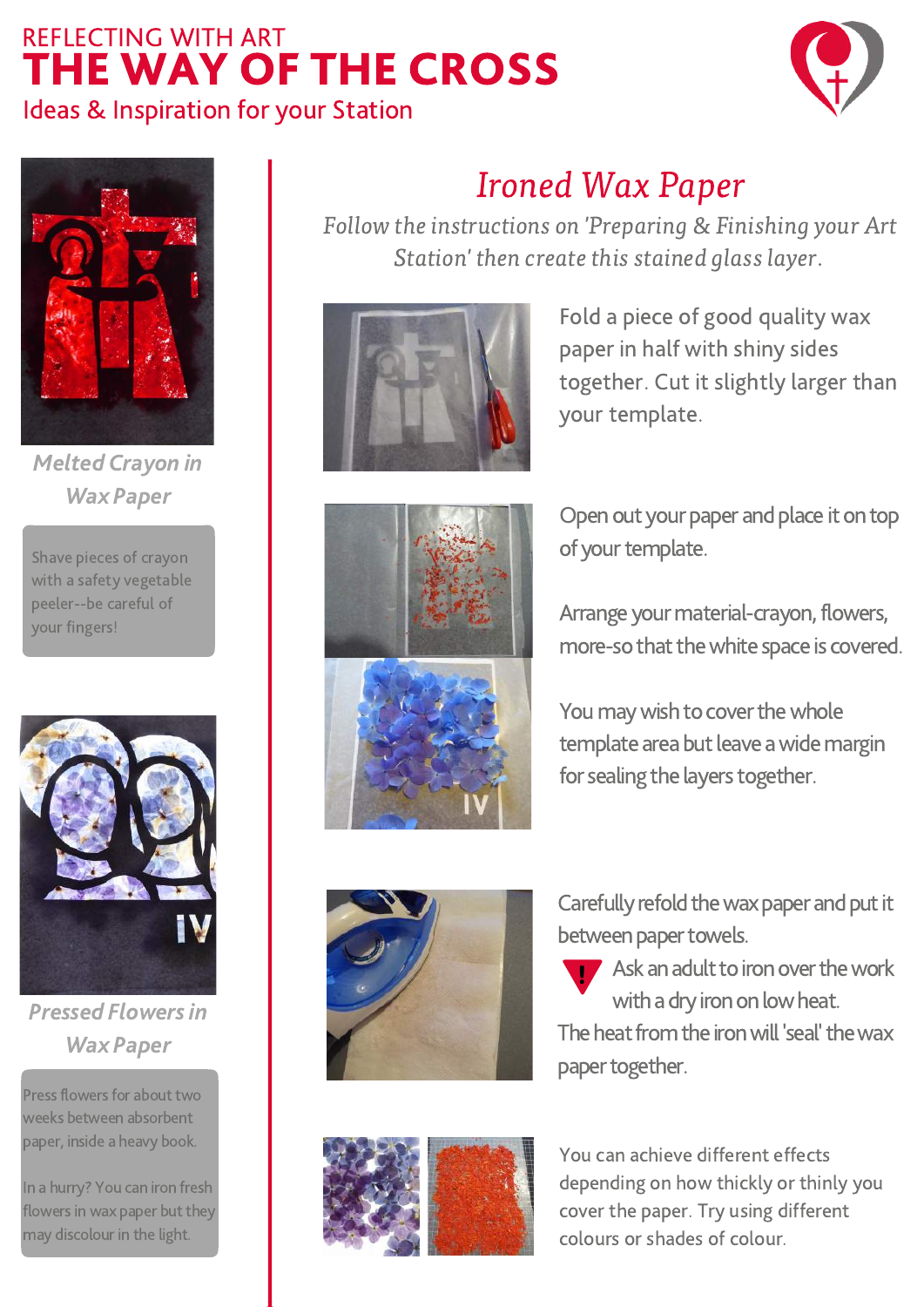



Paint on Paper

Decide on a palette of colours for your station and apply them--what will you use? toothpick, cotton bud, sponge, paintbrush, something else?

## Paint on Paper

Follow the instructions on 'Preparing & Finishing your Art Station' then create this stained glass layer.

Cut a piece of translucent paper that is larger than your template.

Apply dots of paint to the paper.



Begin spreading and blending out your paints across the surface. Work with one colour at a time, until the surface is covered and you are happy with the effect.





Wait for the paint to dry.

Position your template over the painted paper and decide where to place it.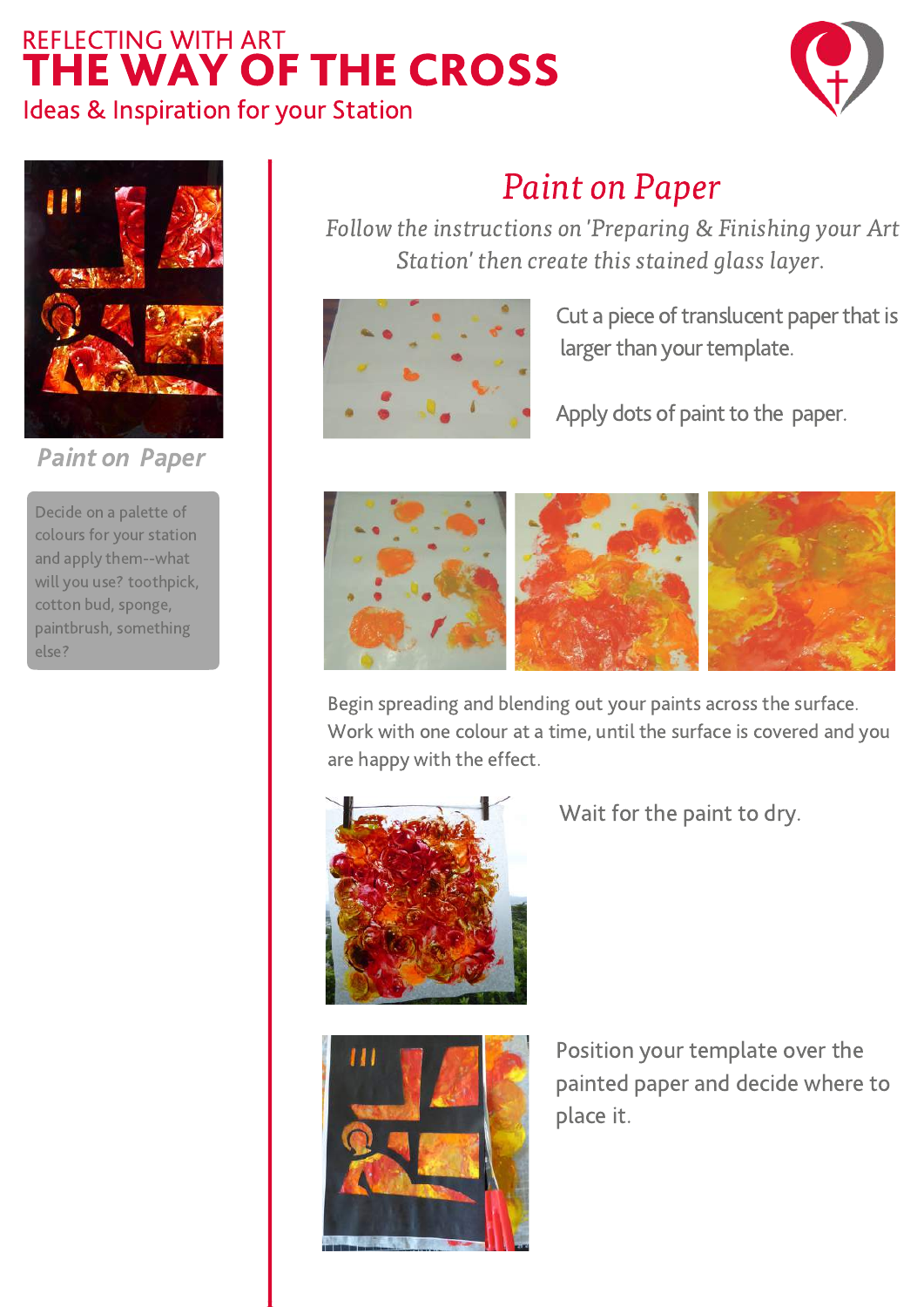



Paint, Glue & Glitter on Plastic

Mix glitter into pva glue and add paint to cover a piece of hard plastic, such as an old spiral binding cover.

## Paint, Glue & Glitter on Plastic

Follow the instructions on 'Preparing & Finishing your Art Station' then create this stained glass layer.



Spread glitter glue over your plastic layer with a brush.

You may like to place your template under the plastic.



Apply dots of paint to the surface. Spread and blending out your paints with a toothpick, brush or other applicator. Work with one colour at a time, until you are happy with the effect.



Wait for the paint to dry.



When attaching your template, carefully press it down onto the smooth unpainted side of the plastic layer.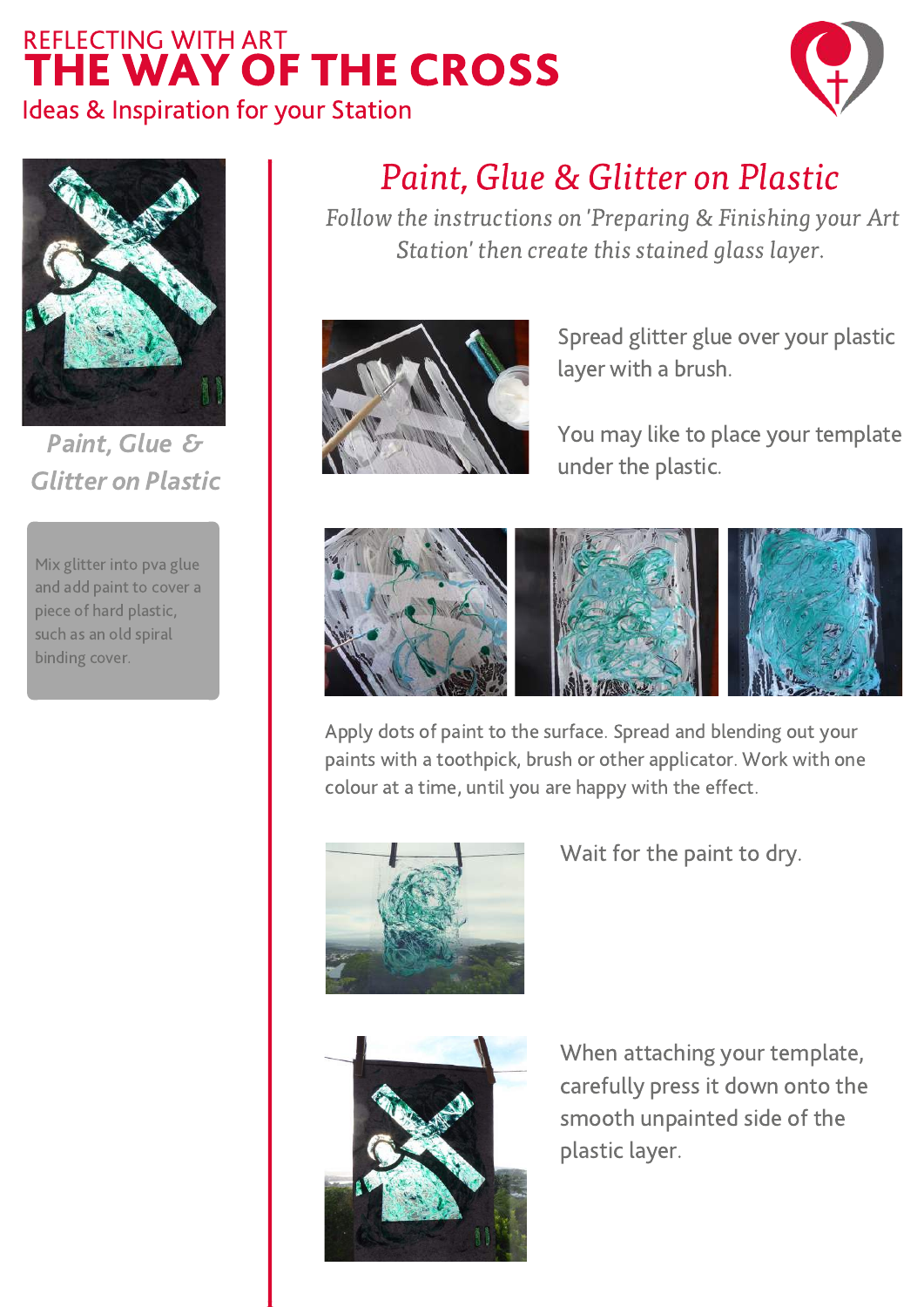



Tissue Paper

Cut pieces of tissue paper into shapes--use left over wrapping tissue paper.

## Tissue Paper

Follow the instructions on 'Preparing & Finishing your Art Station' then create this stained glass layer.



Cut a piece of transclucent paper that is larger than your template.

Fold it over the template to mark out your working space.

Attach your paper to a suitable surface (such as a window) with tape.



Stick pieces of tissue paper with glue stick inside the marked space.



Keep sticking until you have covered the whole block.



Use tissue paper which is colourfast so that if your art gets wet the colours won't run.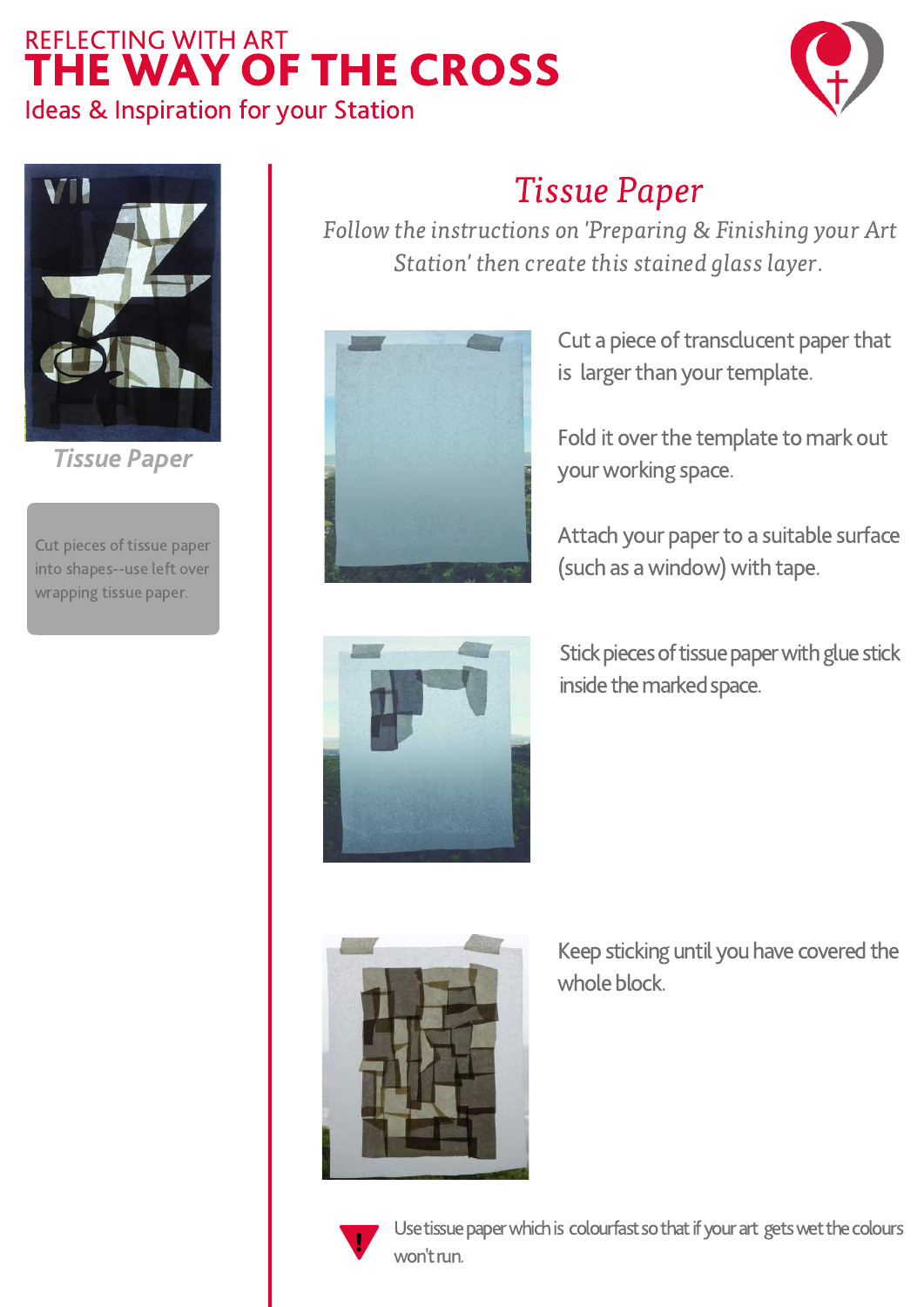



Food Colouring & Coffee Filters

rood colouring--or you<br>could use paper towels. Dye coffee filters with food colouring--or you

## Food Colouring & Coffee Filters

Follow the instructions on 'Preparing & Finishing your Art Station' then create this stained glass layer.



Mix a small amount of food colouring with water.



Protect your surface.

Spread the filters out and use a dropper to dye them with the food colouring. Try using different dilutions of food colouring.



Wait for the filters to dry and then attach them to a translucent backing surface with gluestick.



Keep your Art Station in a dry place--if it gets wet, the dye will run and stain porous surfaces like your clothes.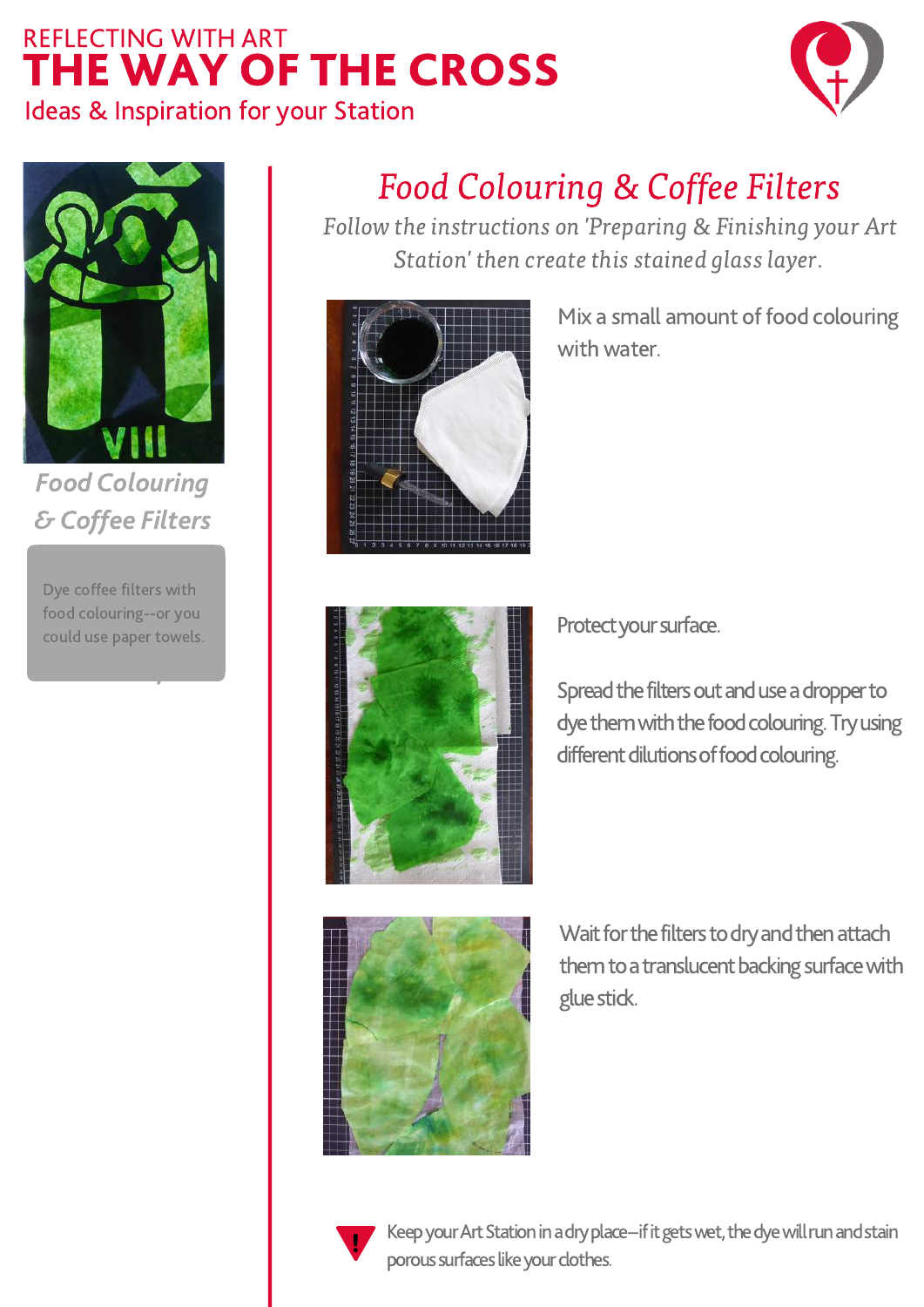



Oil Pastels

Colour with oil pastels on paper then coat with cooking oil to create a translucent effect.



Or try a quick 'no-cut' method.

# Oil Pastels

Follow the instructions on 'Preparing & Finishing your Art Station' then create this stained glass layer.



Place your prepared template on top of a piece of regular copy paper and roughly mark in the colours you will use.



Colour in the marked areas with oil pastels. Experiment with different amounts of pressure and with blending different colours.





Brush first the back and then the front of your paper with cooking oil.

Hang up or place on a protective surface. Dry thoroughly.

#### 'No-cut' method

You can also colour directly onto white spaces on the template, then brush both sides of the paper with oil, for a quick result.